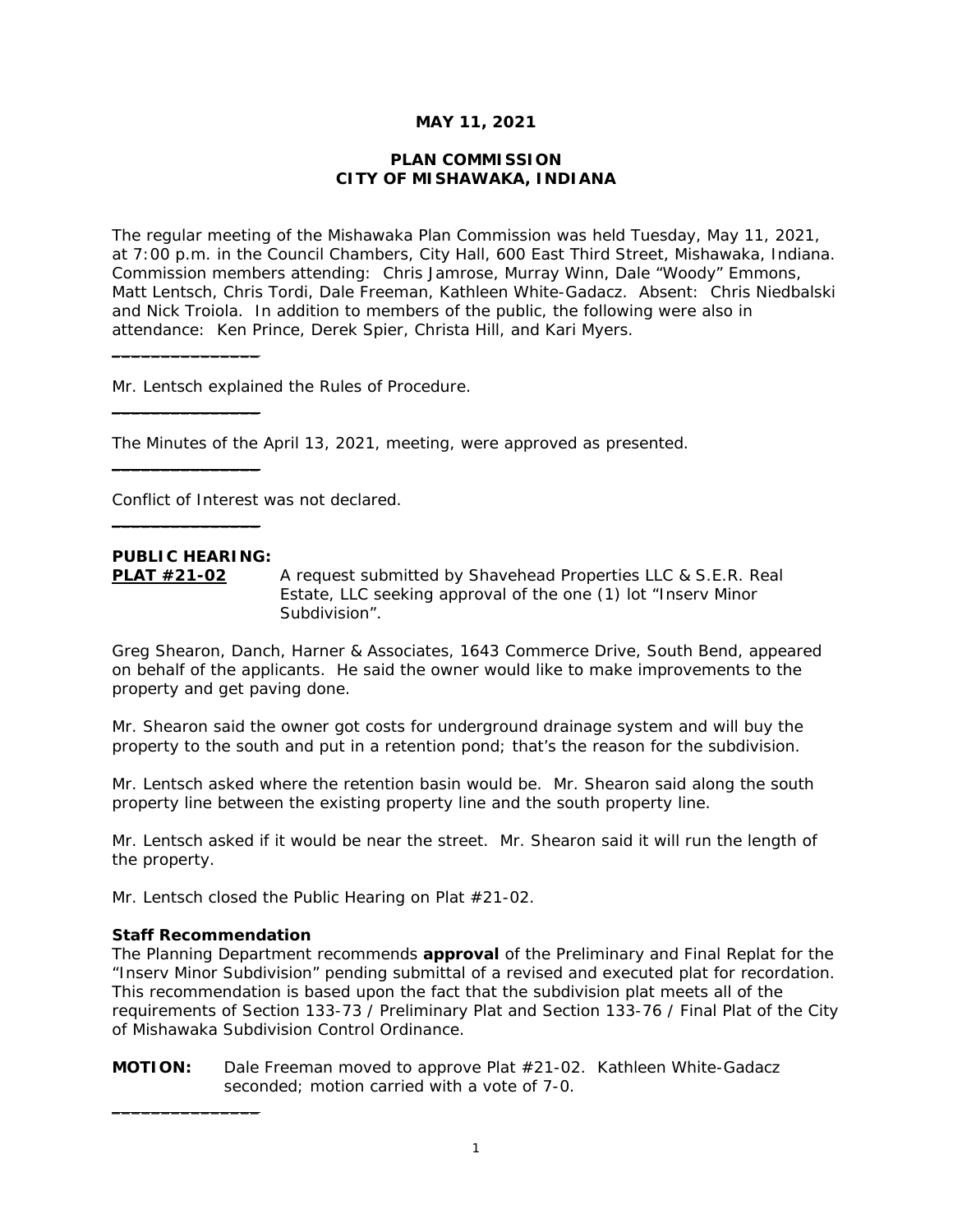### **PLAT #21-03** A request submitted by GW Mishawaka II LLC seeking approval of the two (2) lot "GW Grape Road Subdivision".

Mike Huber, Abonmarche Consultants, 315 W. Jefferson Blvd., South Bend, appeared on behalf of the applicant. He said the request is to create two new out lots in front of different retail spots along Grape Road.

Mr. Huber said in their development of this plat they have had multiple negotiations with staff and as part of that they have worked with Engineering to identify a new common access to the center. He said they will eliminate the access along Grape Road and build a new one between the two out lots. Mr. Huber said their client owns the two lots and ABC Warehouse owns the lot in the middle.

Mr. Huber said in comments from Engineering, they would like to see the relocation of the entry drive. He said for them to do that, it will require a new retail easement agreement contract for the plaza for all the properties. That requires additional negotiations with ABC Warehouse. There is interest on both sides. Mr. Huber said they will work with Engineering to determine what that easement may look like. Those comments will be incorporated into a new REA agreement.

Ms. Jamrose asked if we have a commitment from ABC Warehouse to make this happen?

Mitch Goltz on behalf of GW Mishawaka, 2211 N. Elston, Chicago, said they have been working with ABC Warehouse and they are on the line. He said they have been working with them for nearly 2 years including this access plan and they are in support of seeing this done and we're close to getting this done.

Missy Sertz, Director of Real Estate, 2711 Hartland, MI, said they have been working with them on this for quite some time. She said in theory and in concept they think will bring life to the center.

Mr. Prince asked what was the purpose of the subdivision. Mr. Huber said they will modify the plat to identify easements and create the two parcels. He said the plat would address some of these issues. They have to have the plat further developed showing easements and access and the client is willing to see this happen.

Mr. Prince said he thinks from the City's perspective wherever the access is it should be fully in place before the lots are occupied. The new construction and access is needed and the development of these lots are required. Mr. Huber said they do understand that and can work with the prospective users.

Mr. Lentsch said the way he sees it from his perspective, he would be remiss if we didn't make it conditional on further working out details of easement and access with Engineering. Mr. Prince said let's talk about the legal aspects. He said if the plat meets the ordinance, you need to approve it. The issue is movement of the drive and that will be dictated by site plan review process. Mr. Prince said we want to give them the opportunity to work forward with the agreements.

Mr. Prince said they will have to come back for individual site plans, but the access agreement will likely be private between the entities and likely identified in the legal description.

Mr. Goltz said there is support to see this go forward and appreciates the feedback.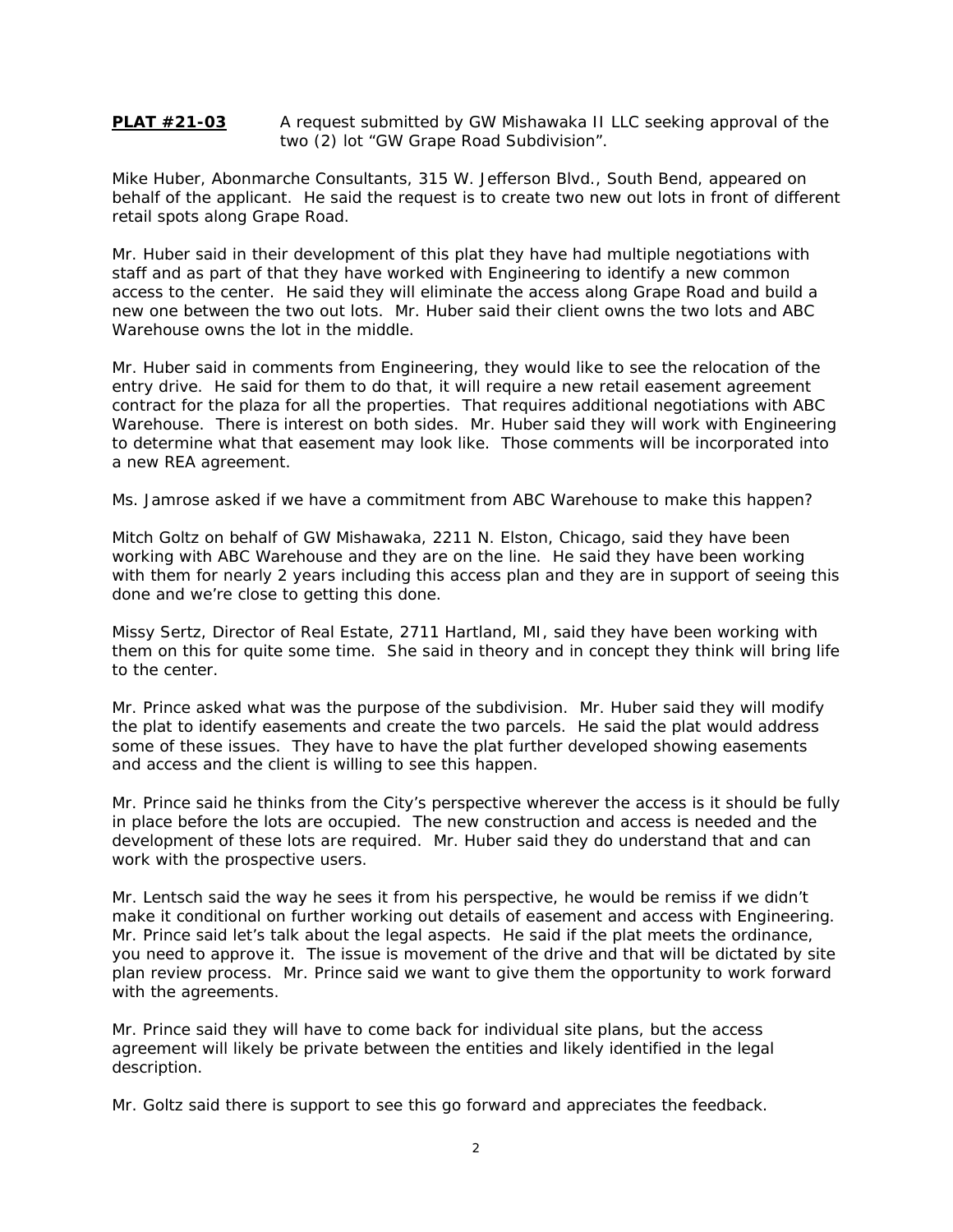Mr. Winn said looking at the preliminary plan you can't really tell what the distance is from the rear portion of the lots to the existing buildings. What is the distance?

Mr. Huber said they are honoring the existing drive that is the north/south access drive.

Mr. Lentsch asked if there would be just the one curb cut off of Grape. Mr. Huber said will be a full curb cut access.

Mr. Lentsch closed the Public Hearing on Plat #21-03.

### **Staff Recommendation**

 $\_$ 

*The Planning Department recommends approval of the Preliminary and Final Replat for the "GW Grape Road Minor Subdivision" pending submittal of a revised and executed plat for recordation. This recommendation is based upon the fact that the subdivision plat meets all of the requirements of Section 133-73 / Preliminary Plat and Section 133-76 / Final Plat of the City of Mishawaka Subdivision Control Ordinance.* 

**MOTION:** Murray Winn moved to approve Plat #21-03. Chris Tordi seconded; motion carried with a vote of 7-0.

**PETITION #21-04** A request submitted by Hack Properties, LLC, seeking to vacate the alley north of Brown Avenue between Forest Avenue and Benton Street.

Terry Lang, Lang, Feeney & Associates, 715 S. Michigan Street, South Bend, said Hack Properties has acquired five lots on Brown Avenue. He said the alley has never been improved and the City would support a vacation as it's never been there and would add some property to the property owners to the north and south.

Mr. Lang said there are four homes under construction to the south of the alley. He said they just received a variance for the fifth home earlier this evening.

#### **In Favor**

Paul Johnson, 626 W. Brown Avenue, said he's been mowing that for 26 years and is in favor of it being vacated.

Mr. Lentsch closed the Public Hearing on Petition #21-04.

#### **Staff Recommendation**

*Staff recommends in favor of Petition 21-04 to vacate the first 16' wide east-west alley lying north of Brown Avenue running approximately 300' and bound on the east by the west rightof-way line of Forest Avenue and on the west by the east right-of-way line of Benton Street. The alley is adjacent to Lots 11 through 24 of Liberty Gardens. This recommendation is based on the following findings of fact:* 

- *1) The vacation will not hinder the growth or orderly development of the neighborhood. The alley is currently unimproved and has remained as such since being platted in 1928.*
- *2) The vacation of the established right-of-way will not make access to any adjacent property difficult or inconvenient. The alley does not provide access to any adjacent*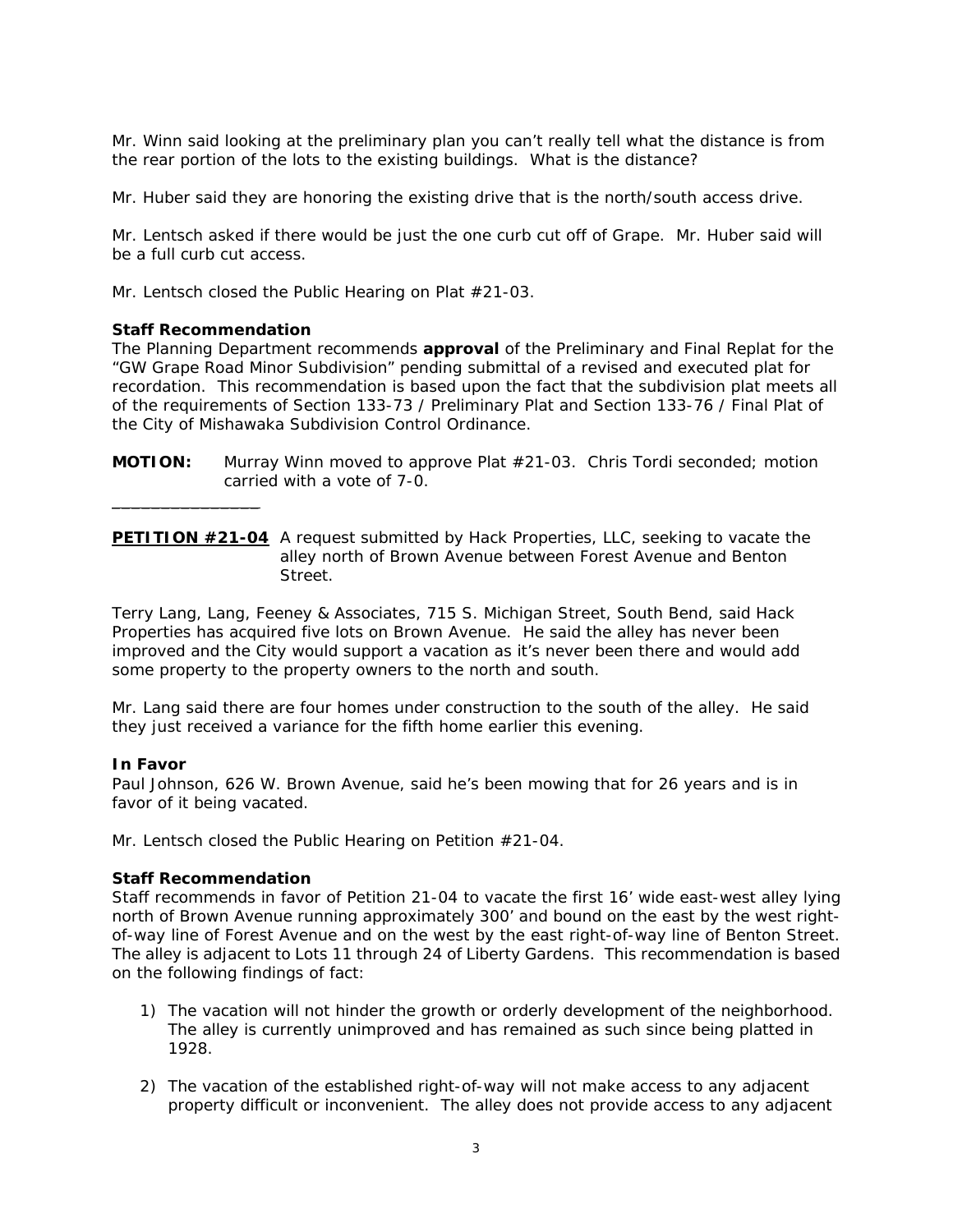*existing structures, and will not be utilized for the new houses being constructed to the south.* 

- *3) The street does not provide access to any church, school, public building or place and thus will not hinder the public's access to any of the aforementioned destination;*
- *4) The proposed vacation will not hinder the use of any public way, utility or place. The existing right-*

 *of-way is currently unimproved. Utility easements will remain in place.* 

- *5) This petition is not in specific conflict with the goals, objectives, and policies of the Comprehensive Plan.*
- **MOTION:** Dale Freeman moved to forward Petition #21-04 to the Common Council with a favorable recommendation. Dale "Woody" Emmons seconded; motion carried with a vote of 7-0.

## **PETITION #21-05** A request submitted by GW Mishawaka II, LLC, seeking to rezone **5603 Grape Road** from C-7 Automobile Oriented Restaurant Commercial to C-4 Automobile Oriented Commercial District.

Mike Huber, Abonmarche Consultants, 315 W. Jefferson Boulevard, South Bend, appeared on behalf of the Petitioner. He said he was here a few months ago to rezone this property to C-7. Mr. Huber said since then some reshuffling has happened and they are looking to get this property zoned to C-4 to allow an oil change business to locate there.

Mr. Huber said Discount Tire is located to the north and there are multiple other C-4 uses along the Grape Road corridor and this use would be compatible.

Mr. Lentsch closed the Public Hearing on Petition #21-05.

## **Staff Recommendation**

 $\_$ 

*The Planning Department recommends in favor of Petition #21-05 to rezone the properly formerly addressed as 5603 Grape Road to C-4 Automobile Oriented Commercial District. This recommendation is based upon the following findings of fact:* 

- *1. Existing Conditions. As Grape Road is a busy commercial corridor, the majority of the properties in the immediate vicinity are commercial in use and would be compatible to the area;*
- *2. Character of Buildings The character of the buildings in the area are predominantly commercial*
- *3. The most desirable/highest and best use Because the parcel is located adjacent to another automobile use, Discount Tire to the north, the rezoning to C-4 Automobile Oriented Commercial District is a desirable use for this property;*
- *4. Conservation of property values The proposed rezoning should not be injurious to property values in the surrounding area as Grape Road is the commercial corridor with permits multiples commercial uses; and*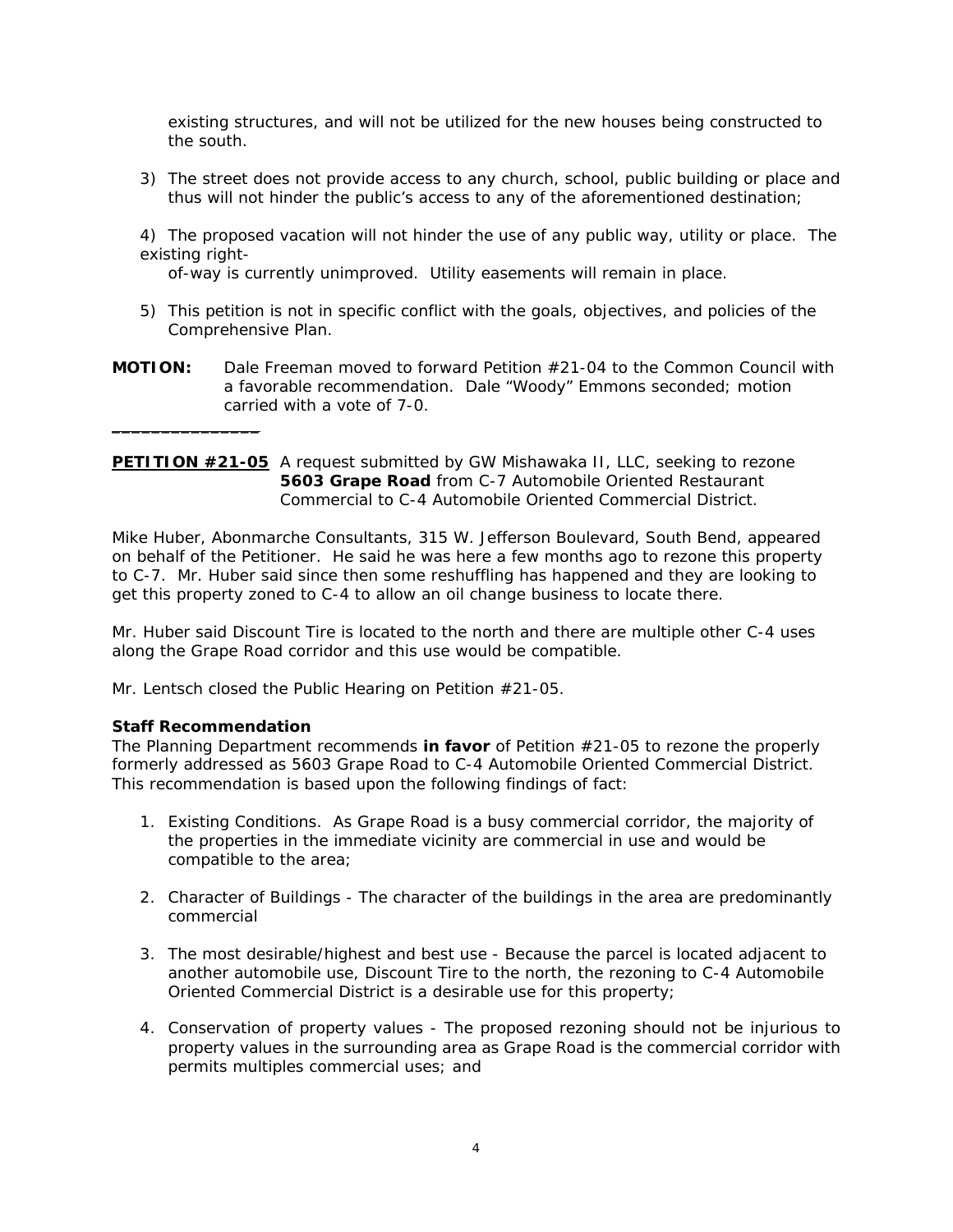- 5. *Comprehensive Plan The 2000 Mishawaka Comprehensive Plan identifies the area as General Commercial, and given its location along Grape Road, the proposed commercial use is consistent with the Plan.*
- **MOTION:** Kathleen White-Gadacz moved to forward Petition #21-05 to the Common Council with a favorable recommendation. Murray Winn seconded; motion carried with a vote of 7-0.

## **PETITION #21-06** A request submitted by Pizza Hut of America, Inc., seeking to rezone **2777 Lincolnway East** from C-1 General Commercial District to C-7 Automobile Oriented Restaurant Commercial.

Mike Huber, Abonmarche Consultants, 315 W. Jefferson Boulevard, South Bend, appeared on behalf of the Petitioner. He said they are requesting to rezone the former Pizza Hut from C-1 to C-7 to permit a drive-thru restaurant. The property is adjacent to McDonald's and Mariellen Avenue.

Mr. Huber said earlier at the Board of Zoning Appeals meeting they were granted several variances to reduce side yard setbacks and parking requirements, but needs the C-7 zoning for a new development. He said given the neighborhood, they feel this is an appropriate use.

Mr. Lentsch asked what the difference is between C-1 and C-7 zoning. Mr. Prince said it's the drive-thru component as they are more intensive. The parking requirements and landscaping are the same. He said the issues are developmental here and not the use.

Mr. Tordi asked what the percentage of business is drive-thru. Mr. Huber said it's about an 80/20 split with 80% being drive-thru. He said they received a variance for a decrease in parking spaces from 35 to 26 as the site is narrow and difficult given the size of the site. The restaurant being proposed is the smallest offered by the franchise and will have an extra-long stacking lane.

Mr. Huber said as discussed with Engineering, they asked to remove the access on Lincolnway and move it to Mariellen and they are agreeable to that. They want a safe design.

Mr. Lentsch asked if this is something that will affect McDonald's. Mr. Huber said the existing drive in the back will remain.

Mr. Lentsch closed the Public Hearing on Petition #21-06.

## **Staff Recommendation**

 $\_$ 

*Staff recommends in favor of rezoning Petition 21-06 to rezone approximately 0.64 acres of property located at 2777 Lincoln Way East from C-1 General Commercial to C-7 Auto Oriented Restaurant Commercial to allow for the construction of a restaurant with drive-thru facilities. This recommendation is based on the following findings of fact:* 

*1. Existing Conditions – The subject property consists of a vacant commercial structure and is located at the southwest corner of the Lincoln Way East and Mariellen Avenue. Lincoln Way East is a highly travelled corridor providing major east-west access through the City of Mishawaka and South Bend. Adjacent land uses include a hotel and multi-tenant commercial shopping center to the north, restaurants with drive-*